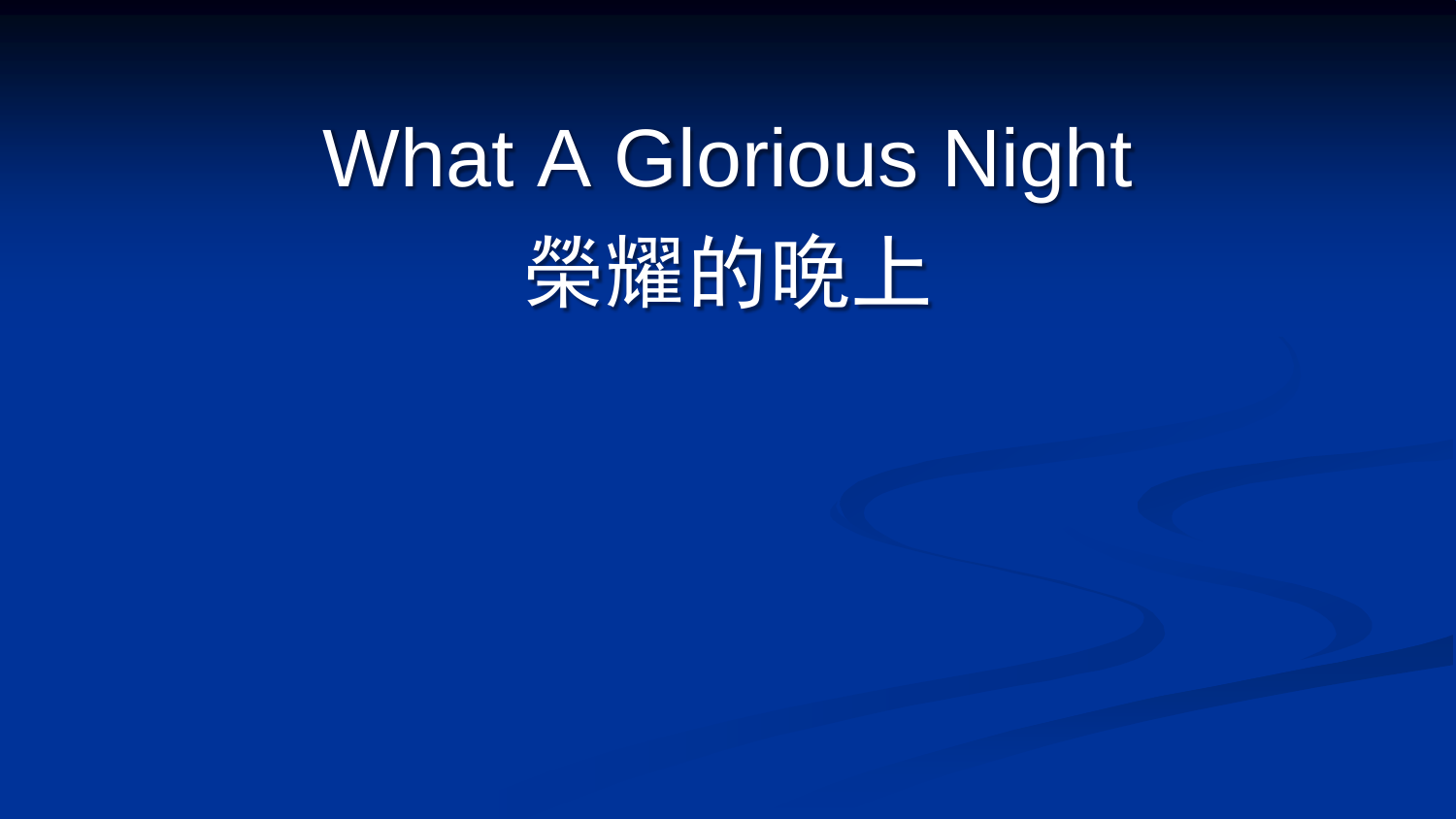

Hoo hoo. Hoo hoo. Hoo hoo The shepherds came to see the baby, Stood by His mother's side. Here lay the Savior, inside a manger. Oh, what a glorious night! (X2)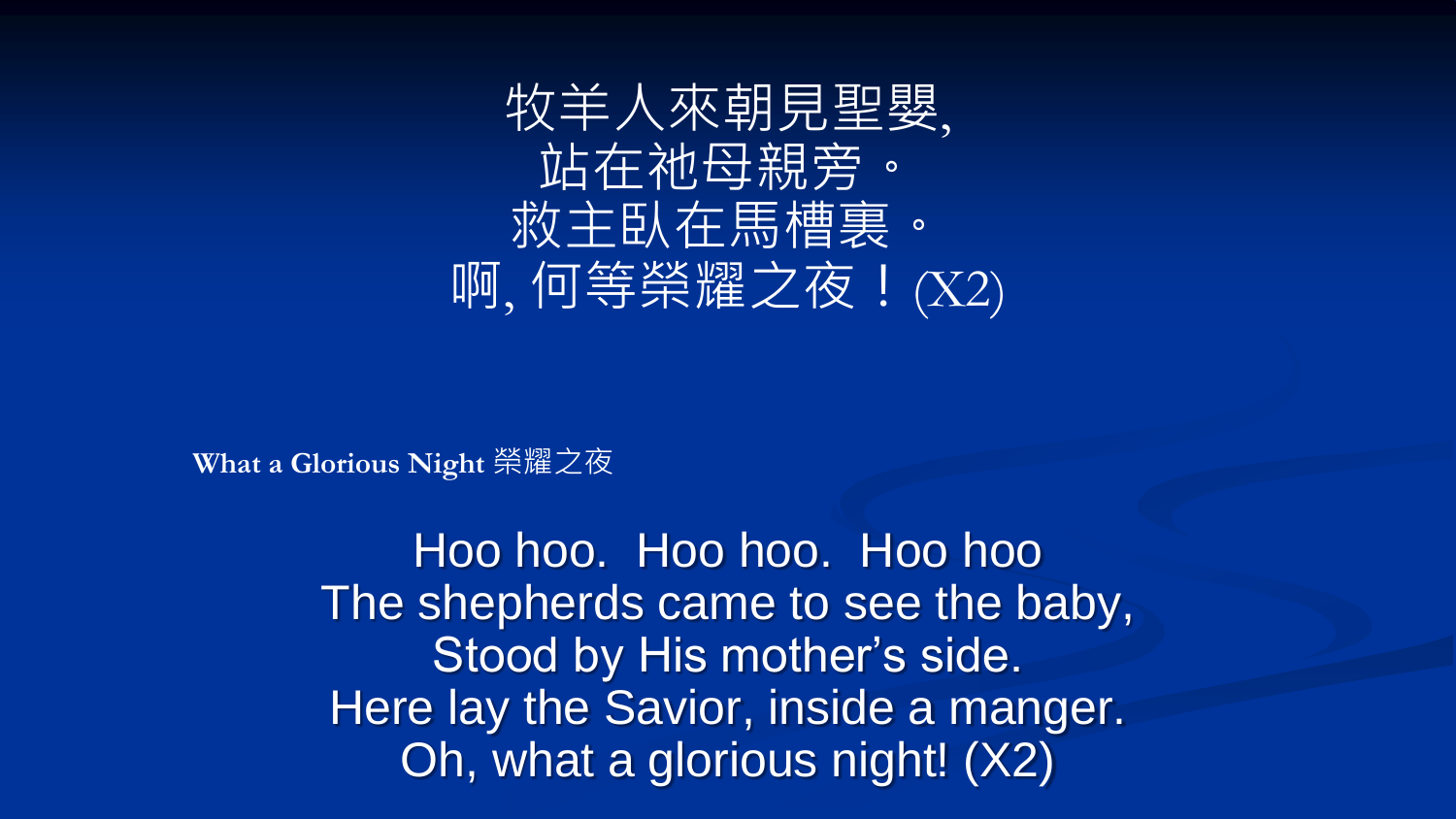

**What a Glorious Night** 榮耀之夜 I hear the angels singin' "alleluia! Let the earth receive her King." I know that Love has come; Sing it out: Jesus Christ is born! (X2) Yeah, yeah!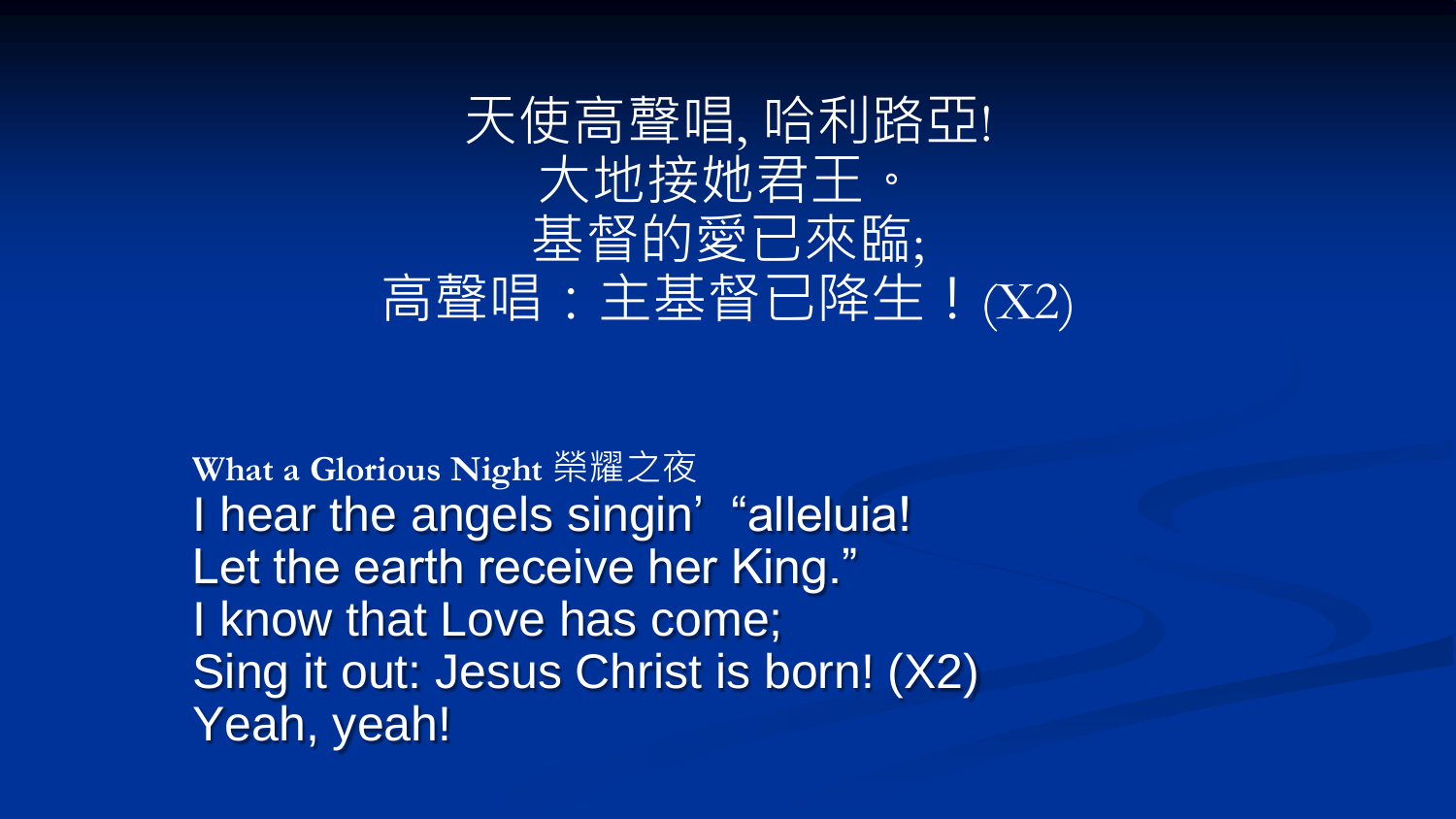

Hoo hoo. Hoo hoo. Hoo hoo. The shepherds wondered; they couldn't hide it , told ev'ry one in sight.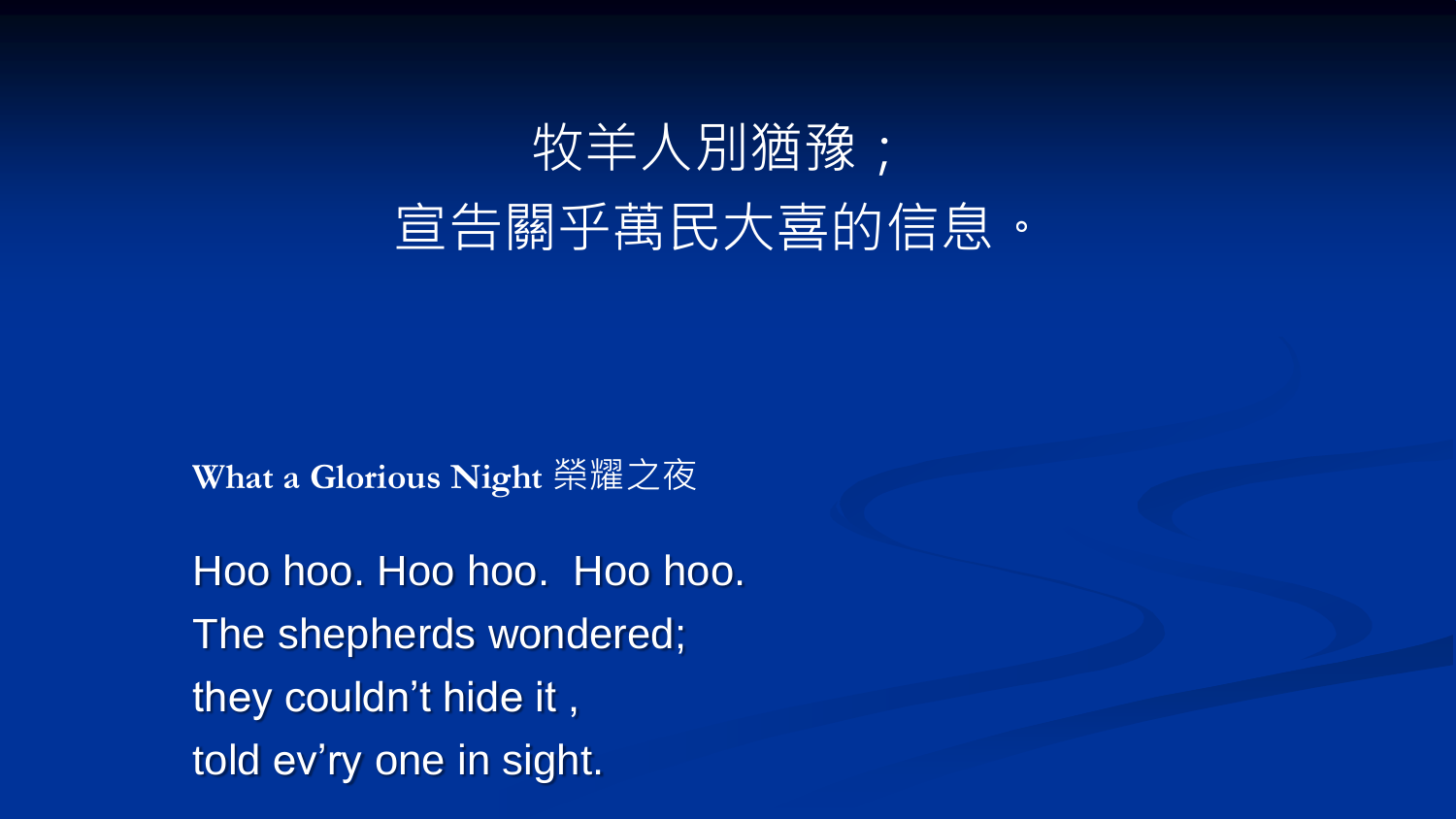

All were amazed when they heard how, God came down on this glorious night. God came down on this glorious night.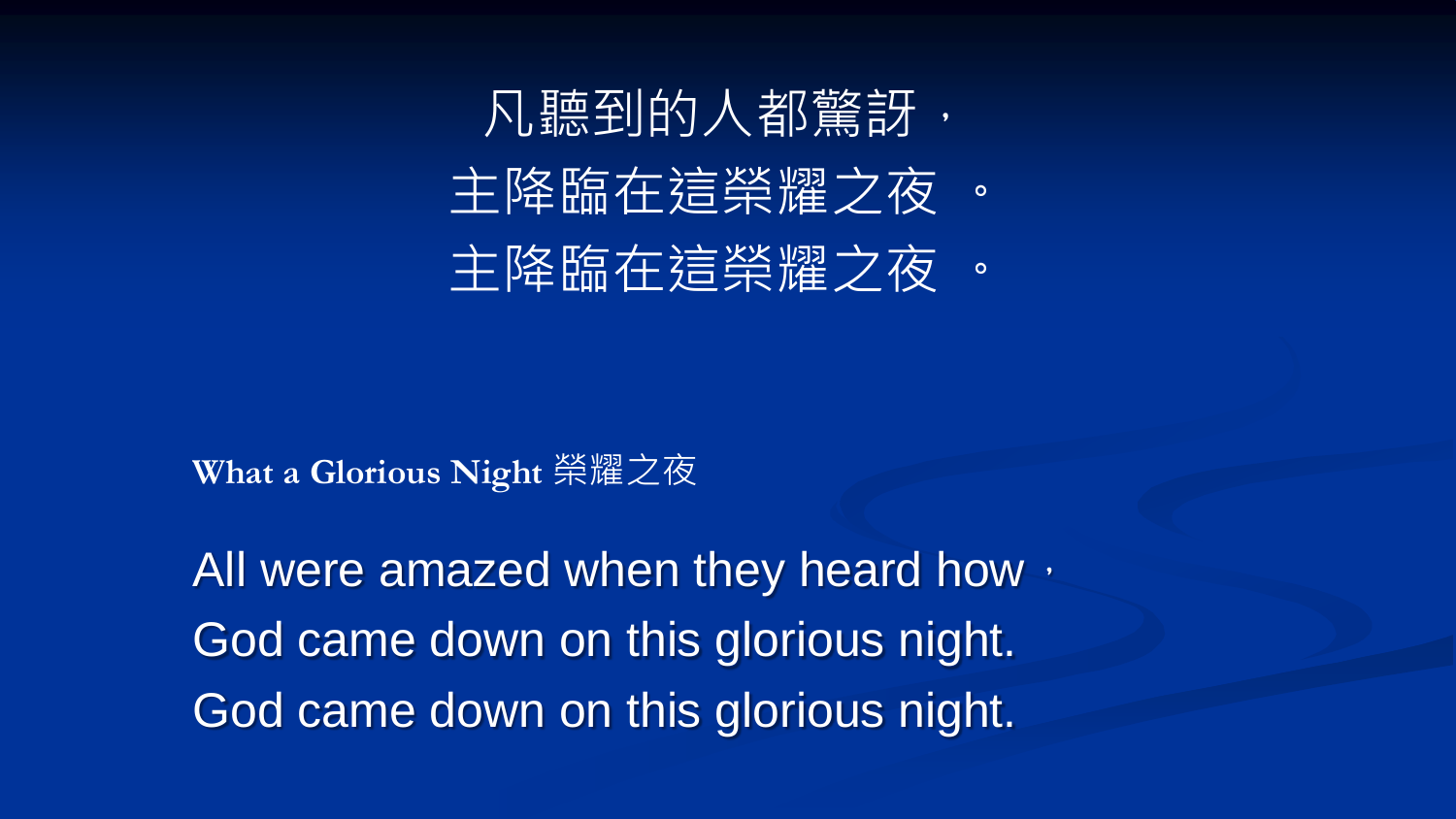

I hear the angels singin,' "Alleluia! Let the earth receive her King." I know that Love has come;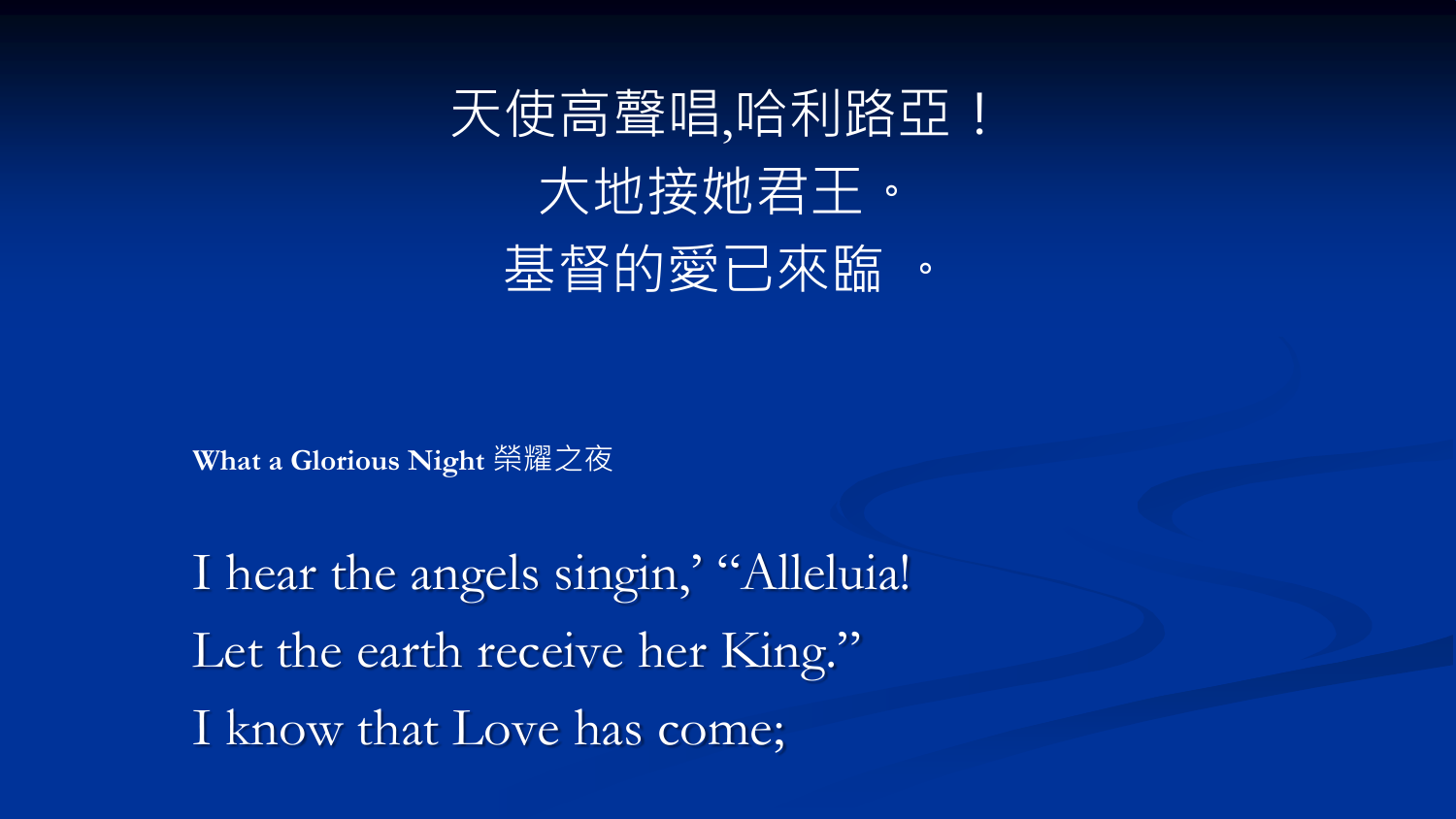

Sing it out: Jesus Christ is born! Jesus Christ is born! Yeah, yeah!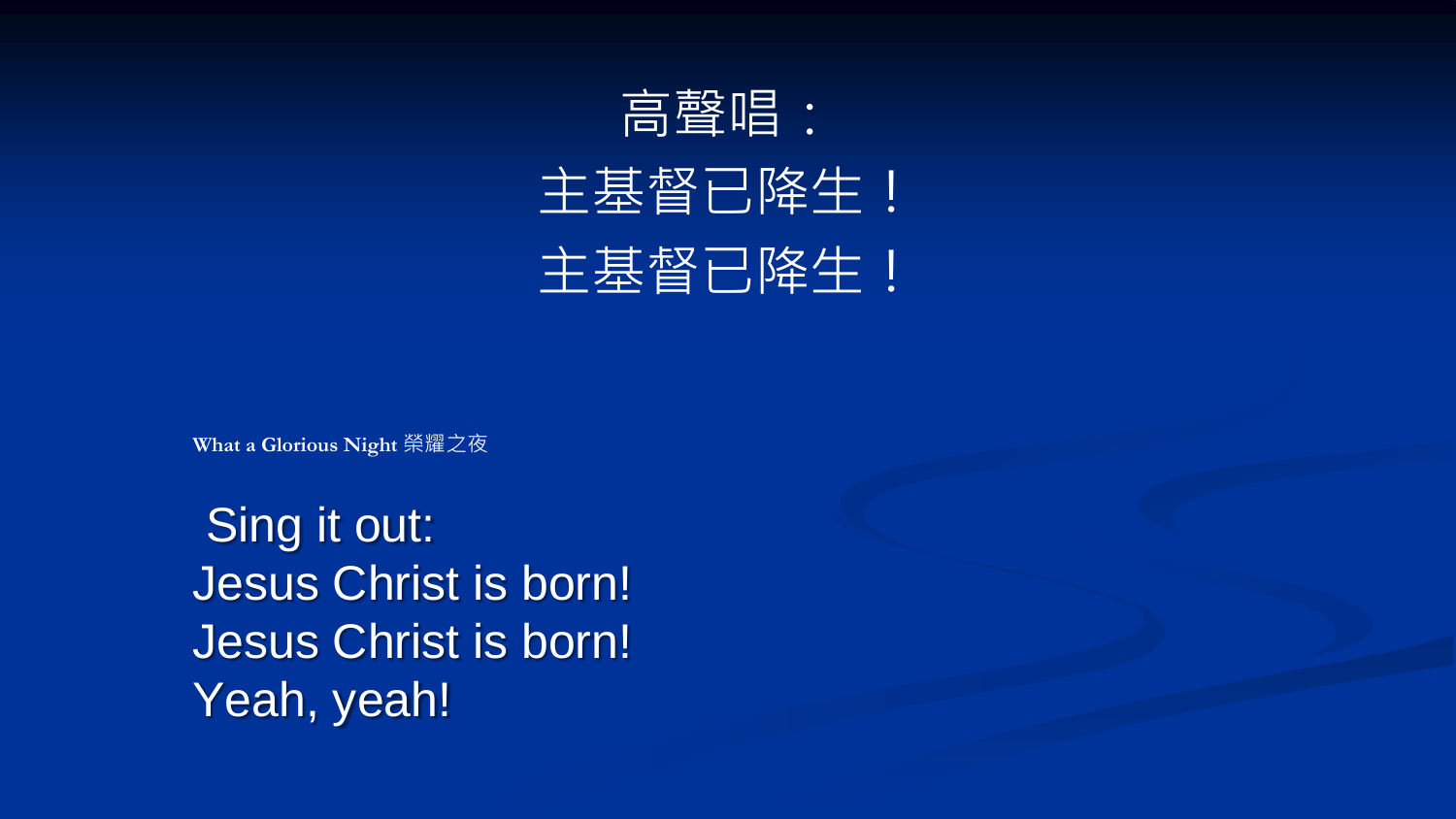

Glorious, Glorious, What a glorious night! (4X)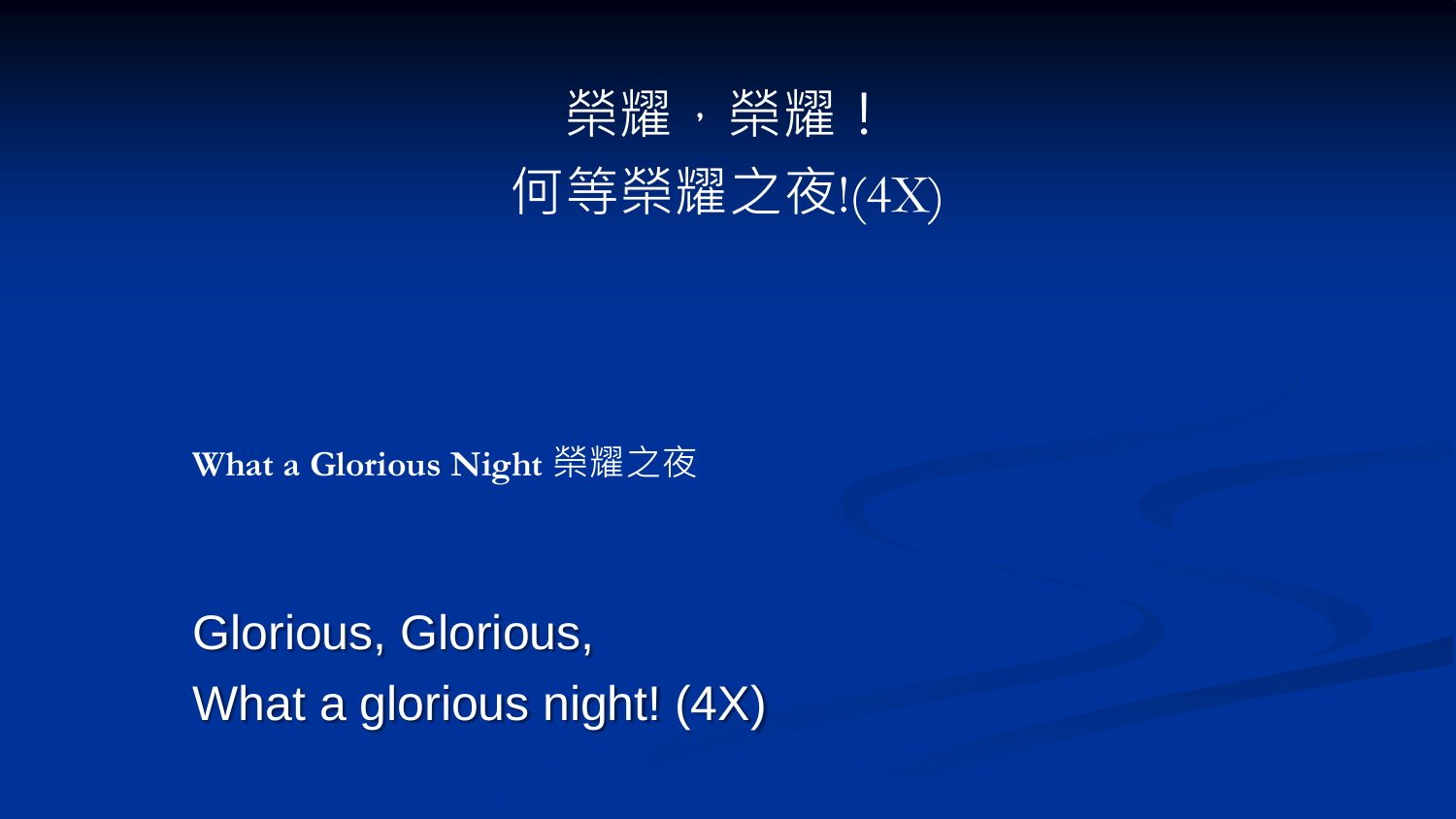## 天使高聲唱,哈利路亞! 大地接她君王。 基督的愛已來臨; 高聲唱:主基督已降生!(2X)

**What a Glorious Night** 榮耀之夜

I hear the angels singin,' "Alleluia! Let the earth receive her King." I know that Love has come; Sing it out: Jesus Christ is born! (2X)